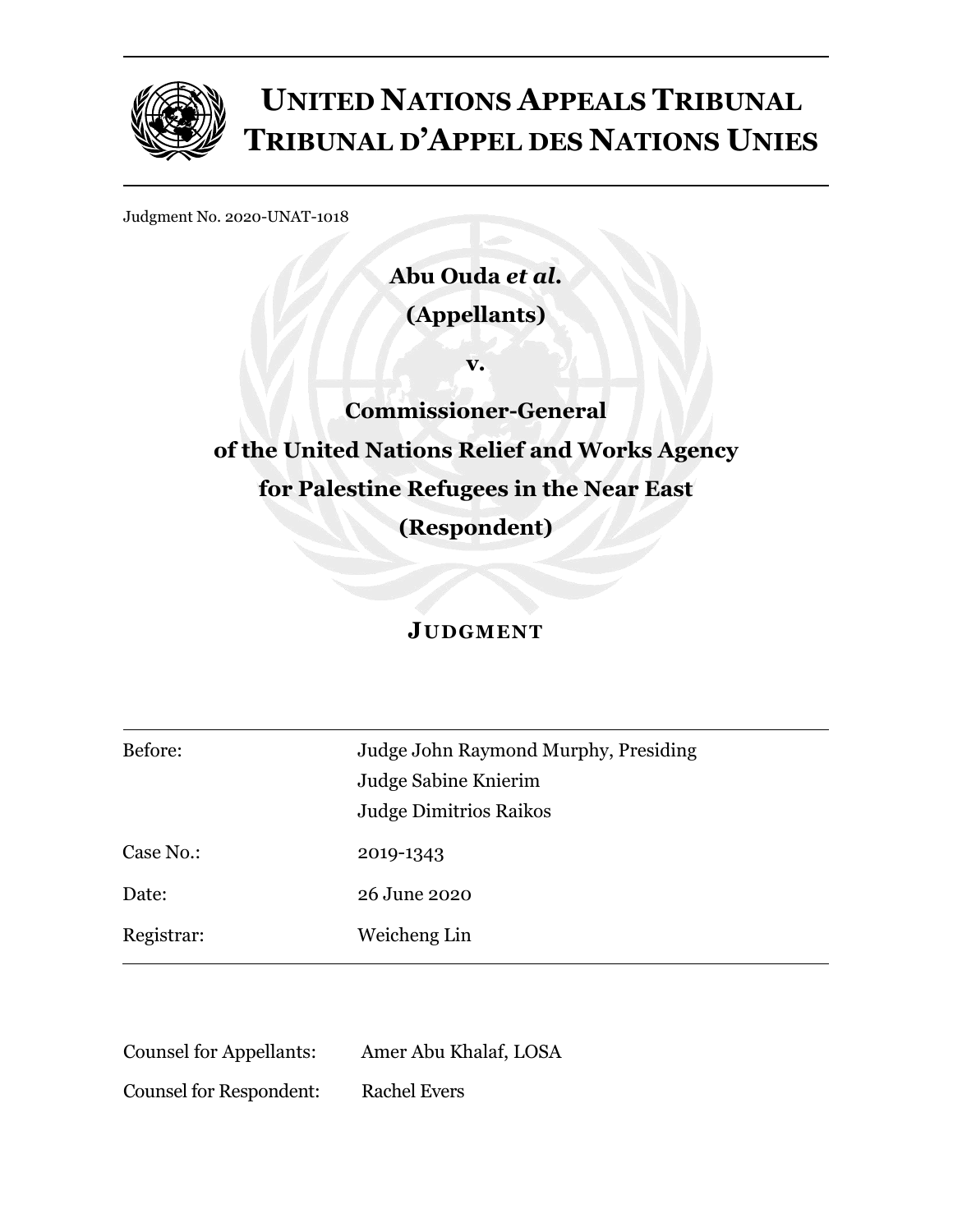# **JUDGE JOHN RAYMOND MURPHY, PRESIDING.**

1. The United Nations Appeals Tribunal (Appeals Tribunal) has before it an appeal filed by 51 Appellants ("Abu Ouda et al.") against Judgment No. UNRWA/DT/2019/046 rendered by the Dispute Tribunal of the United Nations Relief and Works Agency for Palestine Refugees in the Near East ("UNRWA DT") on 9 September 2019 in the case of *Abu Ouda et al. v. Commissioner-General of the United Nations Relief and Works Agency for Palestine Refugees in the Near East*. Abu Ouda et al. filed their appeal on 8 January 2020 and the Commissioner-General of UNRWA filed his answer on 6 March 2020. We reject the appeal and uphold the decision of the UNRWA DT.

# **Facts and Procedure**

2. Abu Ouda *et al.*, at the time of filing their applications with the UNRWA DT, were employed by the Agency under Limited Duration Contracts ("LDCs") in the Gaza Field Office ("GFO").

2. In a statement to staff members on 17 January 2018, the Commissioner-General ("CG") announced that the Government of the United States was limiting its contribution to the Agency to USD 60 million in 2018, compared to its contribution of more than USD 350 million in 2017.

3. In a letter to all staff members in the GFO dated 6 March 2018, the Director of UNRWA Operations, Gaza ("DUO/G") highlighted the financial difficulties the Agency was facing due to the sudden decrease in contributions to the Agency and explained that the reduction in funding had plunged the Agency into a "dramatic and sudden existential crisis".

4. On 4 July 2018, the Deputy Commissioner-General of the Agency ("D/CG") recommended to the CG that the CG authorise an increase of 548 part-time posts for the GFO, the redeployment of 280 staff members, and the separation of 113 staff members. The CG approved the D/CG's recommendation on 5 July 2018.

5. In an update to staff members on 7 July 2018 about the impact of the financial crisis, the CG described the aforementioned measures that the Agency was taking to better address the challenges of the funding cut as follows: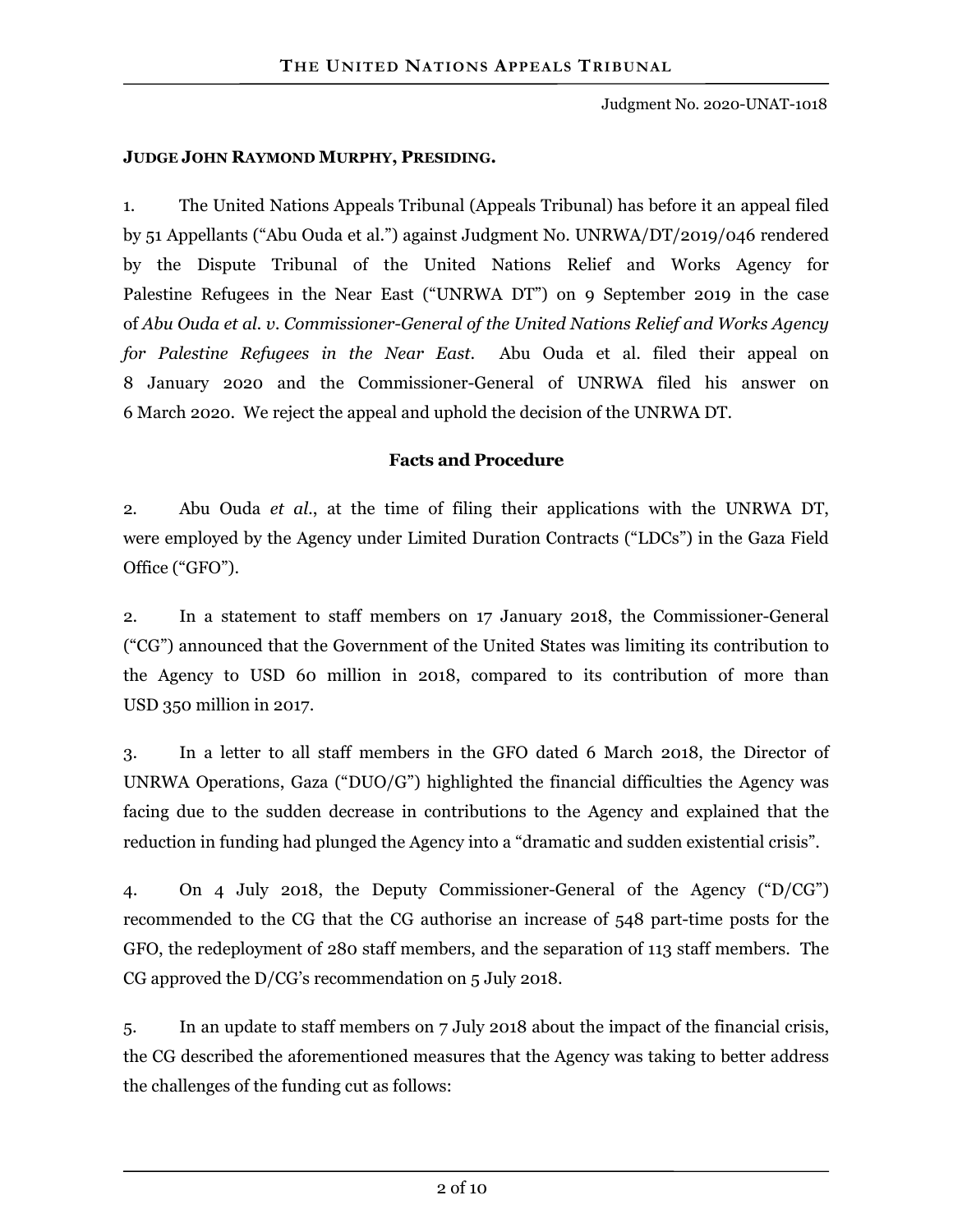We are engaging donors very actively but we need to be crystal clear about the necessity for some internal measures in order to limit the threats to our core services to Palestine refugees. The US funding cut is directly impacting our emergency interventions and we ran out of EA funding for the occupied Palestinian territory at the end of June. […] You can be certain that we will continue to fundraise for these activities but currently, we need to take some difficult measures that prioritize refugees with the most critical needs. This is our humanitarian responsibility. Emergency interventions in the West Bank are, proportionately, the most heavily impacted because they have been supported almost entirely by the US for years, and those resources are no longer available in 2018

[...]In Gaza, poverty and unemployment rates are at very high levels, and almost a million refugees – more than 50 percent of the population – depend on food aid from UNRWA. Food assistance is an absolute humanitarian necessity and a priority. We are therefore taking all measures possible to protect this vital assistance, including advancing program budget funds. To successfully do so, we have to adjust some other interventions. One of them is our community mental health program. We are determined to alleviate the impact on refugees who rely on our mental health services. We are looking at ways to preserve at least a part of that intervention. Our job creation – cash for work – intervention in Gaza will also need to be scaled down further, as funds are no longer available to continue it at the current level. Transitional shelter cash assistance is also being reviewed. The scheduled payment at the end of July 2018 will proceed. Further payments would require additional, dedicated resources.

6. On 25 July 2018, the Appellants individually received a letter signed by the DUO/G, informing them that their appointments would not be extended and that they would be offered either new part-time fixed-term appointments ("FTAs") or new part-time LDCs.

7. For the staff members who were offered new FTAs or LDCs on a part-time basis, the impugned decisions of 25 July 2018 read, in relevant parts, as follows:

[Your] Limited Duration Contract is hereby extended until 31 August 2018. I regret to inform you, however, that, your Limited Duration Contract on a full-time basis will not be renewed or extended beyond 31 August 2018 due to lack of funding.

However, you are hereby offered a new post on a fixed-term appointment at a part-time basis of 50%. Future entitlements effective 1 September 2018 will be pro-rated in accordance with the terms of the new contract.

If you accept this offer, you will be transferred to the new post […] effective 1 September 2018.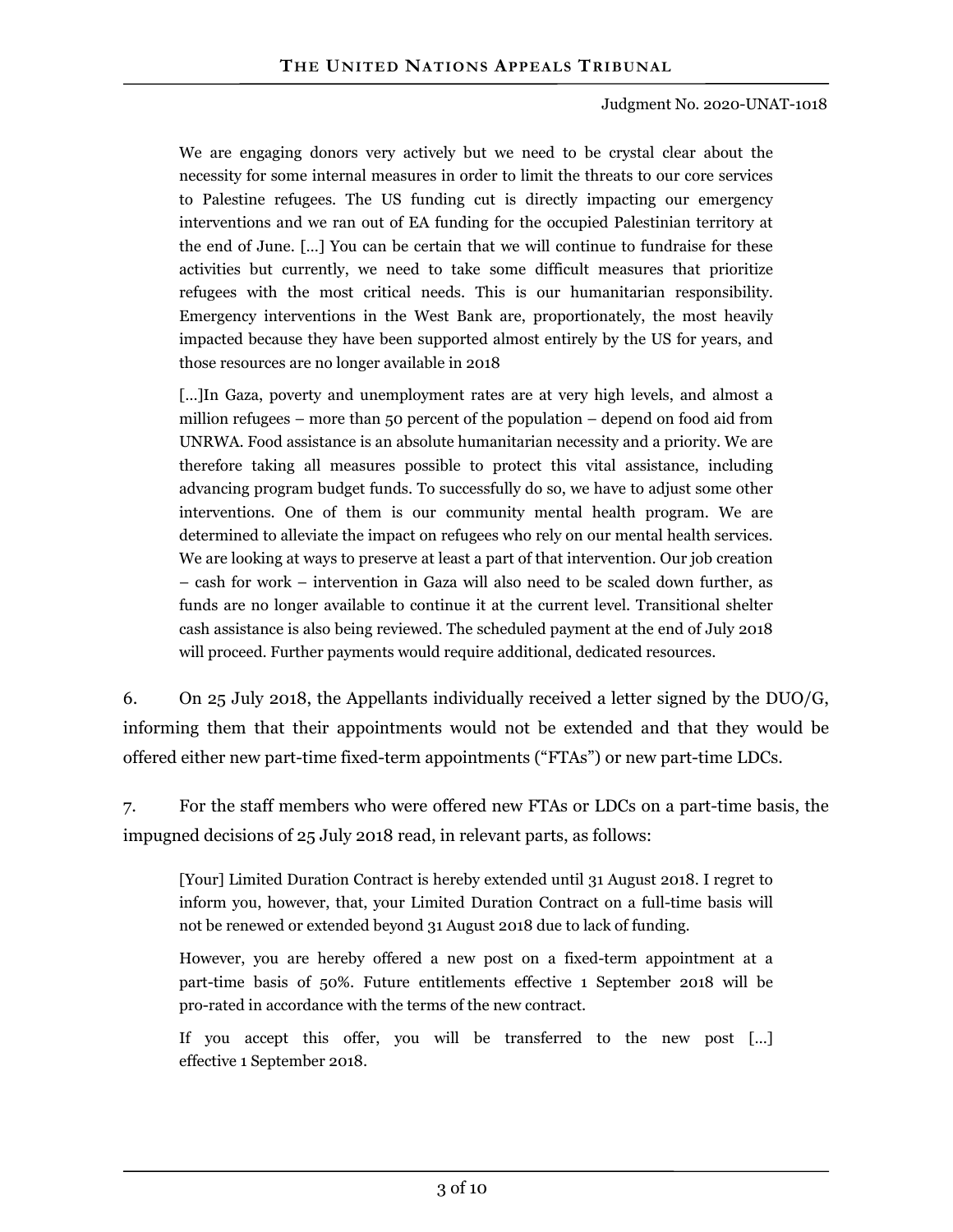8. For the staff members who were offered new LDCs on a part-time basis, the 25 July 2018 letters were slightly different and read, in relevant parts, as follows:

[Your] Limited Duration Contract is hereby extended until 31 August 2018. I regret to inform you, however, that your Limited Duration Contract on a full-time basis will not be renewed or extended beyond 31 August 2018 due to lack of funding.

However, you are hereby offered a new post on a Limited Duration Contract at a part-time basis of 50%. […] Future entitlements effective 1 September 2018 will be pro-rated in accordance with the terms of the new contract.

If you accept this offer, you will be transferred to the new post […] effective 1 September 2018.

9. In a subsequent update dated 16 August 2018 about the internal measures to address the financial crisis, the CG informed all staff members as follows:

Specifically, we still need \$217 M, which includes \$123 M for our Program Budget activities and \$94 M for our Emergency Appeals. This is a lot of money.

This critical gap forced us to take painful measures of reduction in our Emergency Services in the West Bank and Gaza. These were Agency-wide decisions, taken because we have run out of funding for Emergency Programs in these two fields.

I fully recognize the dramatic impact these measures have had on staff members who lost their jobs and others for whom part time arrangements were necessary. In particular in Gaza, where unemployment rates are extremely high and alternatives very difficult to find, I truly regret that we had no choice under the circumstances, and no other solutions could be found. I understand that affected colleagues felt a need to express deep frustration and anger.

It was however necessary to take certain steps in order to protect vital UNRWA services benefitting Palestine refugees. For example the Agency managed to preserve the food distributions for 1 Million people in Gaza. This remains a key priority and that we have been able to maintain the intervention after an immense loss of income is a very big achievement.

Today, I wish to announce my decision to open UNRWA schools for 526[,]000 students in the West Bank, including East Jerusalem, Gaza, Jordan, Lebanon and Syria. This is another major priority. It reflects UNRWA's deep commitment to protecting the dignity of Palestine refugees, the core of its service delivery and its mandate.

10. Abu Ouda *et al*. submitted requests for decision review in either August or September 2018.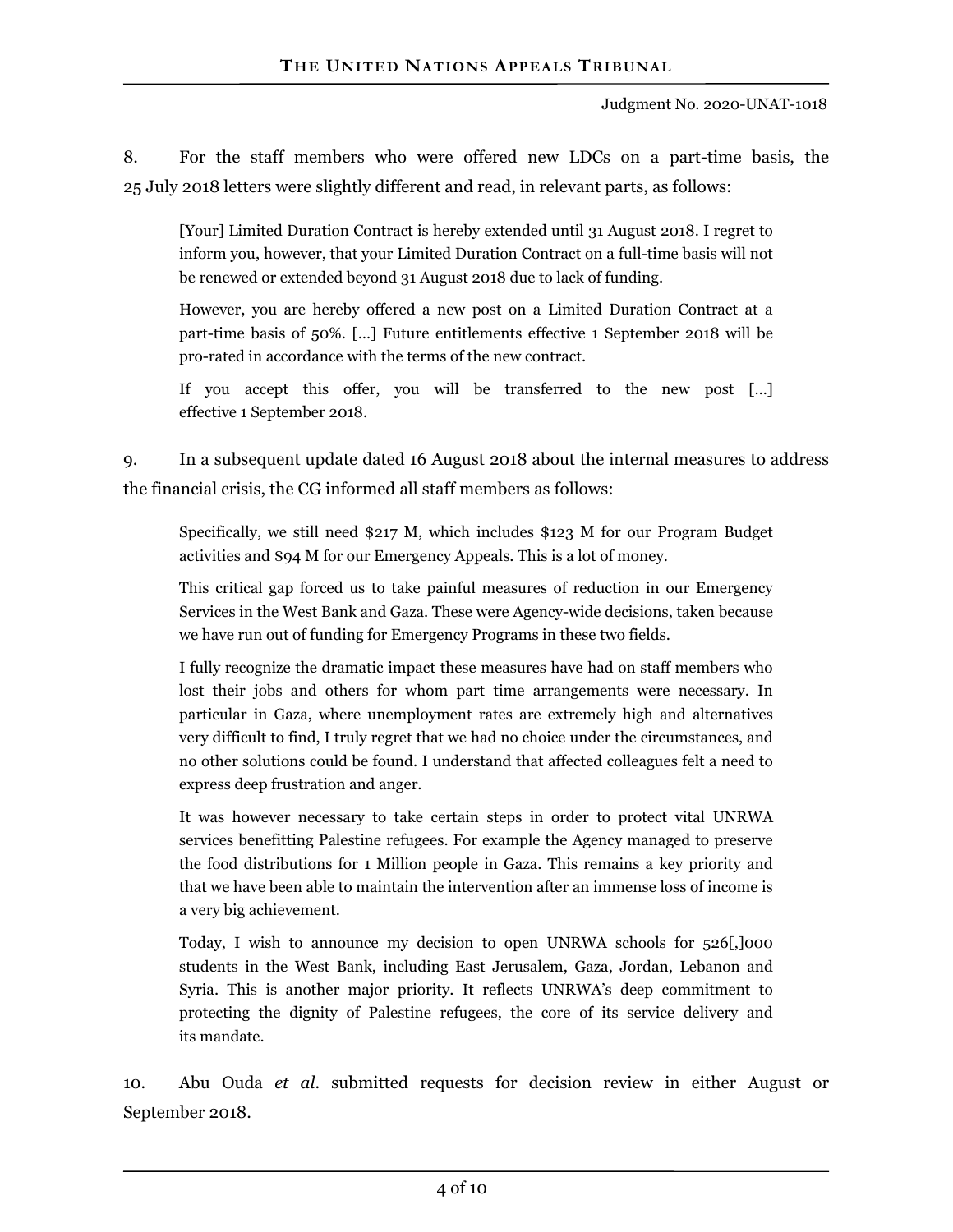11. Following an agreement reached on 1 September 2018 between the DUO/G and the Local Staff Union in Gaza, the LDCs of Abu Ouda *et al.* were extended on a full-time basis until the end of September 2018.

12. By Letters of Appointment dated 21 October 2018, Abu Ouda *et a.l* were offered either part-time FTAs or part-time LDCs, effective 1 October 2018, expiring on 31 December 2018. Abu Ouda *et al.* accepted the offers.

13. Between 28 November and 4 December 2018, Abu Ouda *et al.* filed their applications with the UNRWA DT. Between December 2018 and May 2019, the UNRWA DT made various interlocutory orders; most importantly it consolidated the individual applications of Abu Ouda *et al*.

14. In a statement on 1 May 2019, the CG announced a decision to reinstate 500 part-time staff members in the GFO to full-time employment from 1 May to 31 December 2019. The relevant part of his statement read as follows:

Today, I am pleased to announce a series of measures that will positively impact Palestine refugees and staff. These actions are the result of close coordination between field teams, headquarters departments and the Executive Office and I wish to thank the colleagues involved in their preparation.

In May [2019] … we will reinstate some 500 community mental-health workers and other part-time staff in Gaza, to full-time employment from 1 May to 31 December. This is a special measure to respond to the critical consequences that years of blockade and conflict are having, mainly on boys and girls in Gaza, with 68% of children suffering from either depression, sleep irregularities, anxiety and other forms of trauma.

15. Although not entirely clear from the record, Abu Ouda *et al*. appear to have benefited from the decision of 1 May 2019 to reinstate 500 staff members back to full-time employment. Their challenge was thus limited to the contested decision of 25 July 2018 not to renew their LDCs on a full-time basis beyond 31 August 2018 (later extended to 30 September 2018) due to lack of funding and to offer them new appointments on a part-time basis of 50%. The UNRWA DT held that the decision was lawful, reasonable and did not violate the acquired rights of Abu Ouda *et al*. It accordingly dismissed the applications.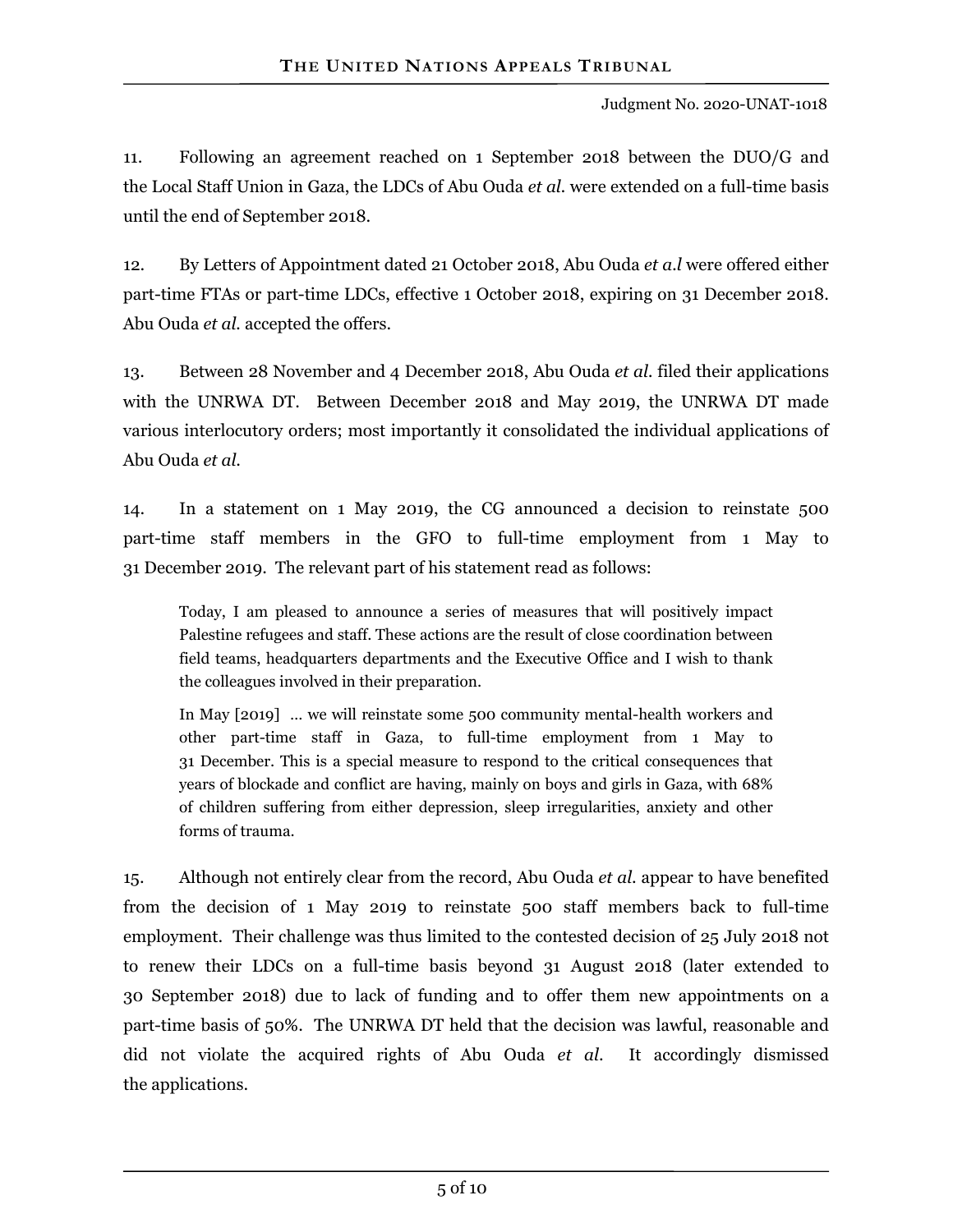#### **Submissions**

# **The appeal of Abu Ouda** *et al***.**

16. Abu Ouda *et al*. submit that the UNRWA DT erred in fact and in law when assessing the evidence before it and coming to the conclusion that they had failed to establish that the contested decision was arbitrary, capricious or procedurally unfair.

17. Abu Ouda *et al.* claim that the UNRWA DT erred in failing to address the contractual relationship and circumstances between each individual staff member and the Agency by consolidating the cases and not dealing with each application individually.

18. Abu Ouda *et al*. maintain that the UNRWA DT disregarded Area Staff Regulation 12.1 which allows amendment of the regulations without prejudice to the acquired rights of staff members. The CG, they contend, entirely ignored their acquired rights when making the contested decision.

19. Abu Ouda *et al.* claim furthermore that PD A/4/Part II/Section II/Rev. 8, para. 46, confers upon them a legitimate expectation of renewal of their LDCs.<sup>[1](#page-5-0)</sup>

20. Abu Ouda *et a.l* ask the Appeals Tribunal to reverse the Judgment of the UNRWA DT, to order their reinstatement to their former posts and to award them compensation for financial loss.

#### **The Commissioner-General's Answer**

21. The CG contends that the Judgment of the UNRWA DT was free of error and correct in its conclusion that Abu Ouda *et al.* failed to establish that the non-extension of their LDCs was unlawful and unreasonable. The LDCs and the letters of appointment of Abu Ouda *et al*. do not carry any expectation of renewal or conversion.

22. The CG acted reasonably, fairly and justly in the context of the financial crisis.

<span id="page-5-0"></span> $\overline{a}$ <sup>1</sup> UNRWA Area Personnel Directive PD A/4/Part II/Section II/Rev. 8 titled "Limited Duration Contracts" effective 1 April 2019. Its paragraph 46 reads: "The LDC is for periods of work between six months and four years. The initial period of employment may be for up to one year, and LDC appointments are renewable for up to one[]year at a time. On request by the Hiring Director and subject to the approval of the DHR … the LDC may be renewed for up to one year at a time beyond the first four-year period and up to a maximum total duration of employment of eight years."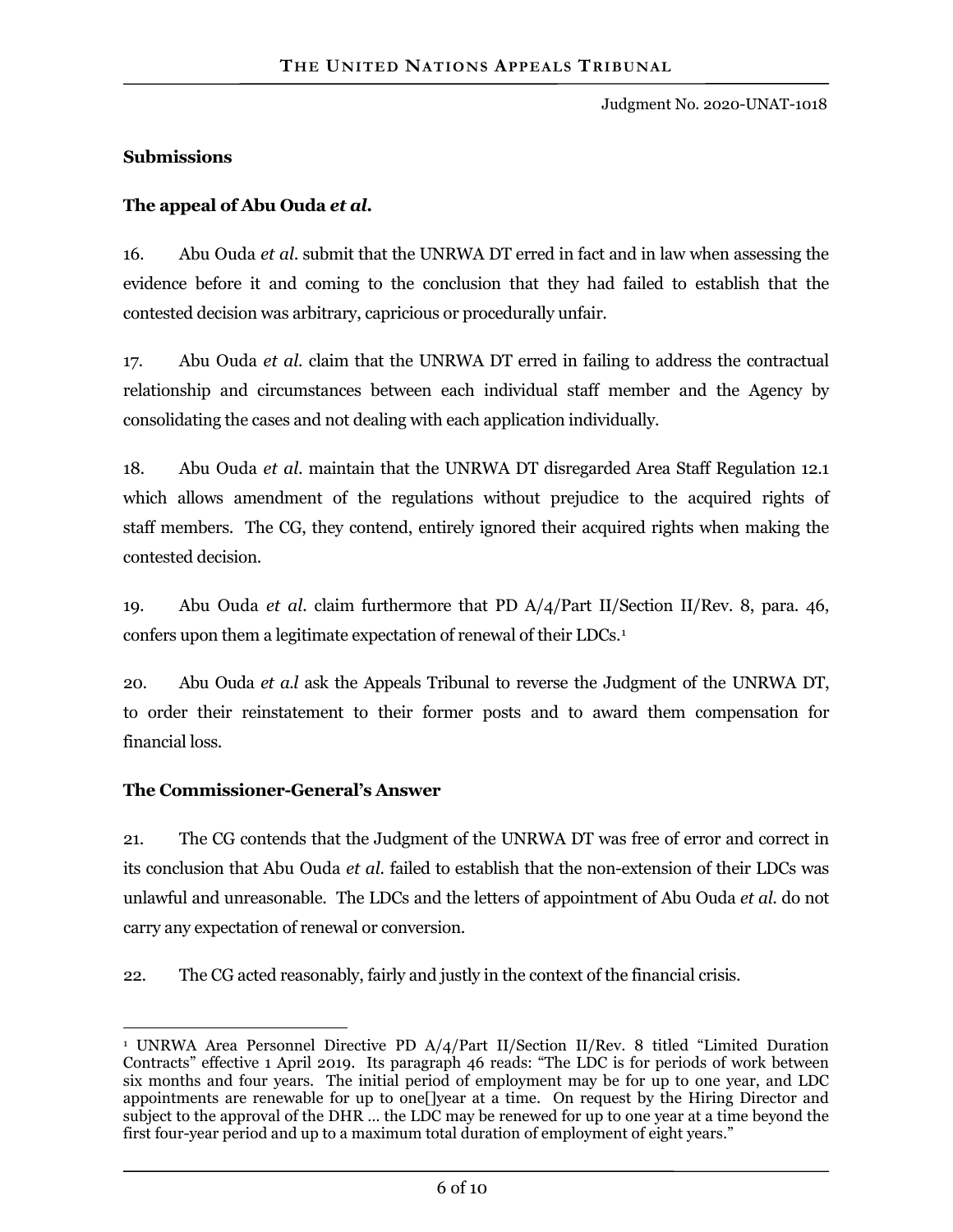23. The reliance on the Area Staff Regulation to assert acquired rights is patently misplaced. No amendment to the Staff Regulations was relevant or in contention.

24. The CG finally submits that the UNRWA did not err in consolidating the applications on the grounds of convenience and on the basis that the applications required the determination of common questions of law and fact.

25. The CG asks the Appeals Tribunal to dismiss the appeal.

# **Considerations**

26. We deal first with the challenge to the consolidation of the applications. The UNRWA DT, having reviewed the applications and having noted the common questions of law and fact, considered it appropriate to consolidate the applications and issue only one judgment. Its decision in that regard was within its discretion and justifiable. Where separate applications have been filed and it appears to the UNRWA DT convenient to do so, it may on application of any party consolidate the applications whereupon the applications shall proceed as one application. The overriding consideration is convenience, expedience and judicial economy. The UNRWA DT may order consolidation if it is satisfied that such a course of action is favoured by the balance of convenience and that there is no possibility of substantial prejudice to any party. The convenience of consolidating the applications in this case is self-evident. All the staff members with LDCs were in exactly the same position and the contested decision affected them all equally. The facts and the applicable law were the same for each application. Moreover, Abu Ouda *et al.* have not made out any cogent case that anyone of them was substantially prejudiced in any respect. The UNRWA DT accordingly exercised its discretion lawfully and appropriately and Abu Ouda *et al*. are entitled to no relief on this score.

27. It may be noted at the outset that Abu Ouda *et a.l* accepted the renewal of their appointments on 1 October 2018 on different terms. They thus acquiesced in the contested decision but challenged it simultaneously. It is an established principle of international administrative law that an applicant's right to review of a contested administrative decision can be perempted should s/he, by unequivocal conduct inconsistent with an intention to seek review, acquiesce in the decision. The evidence is not clear on whether in acquiescing in the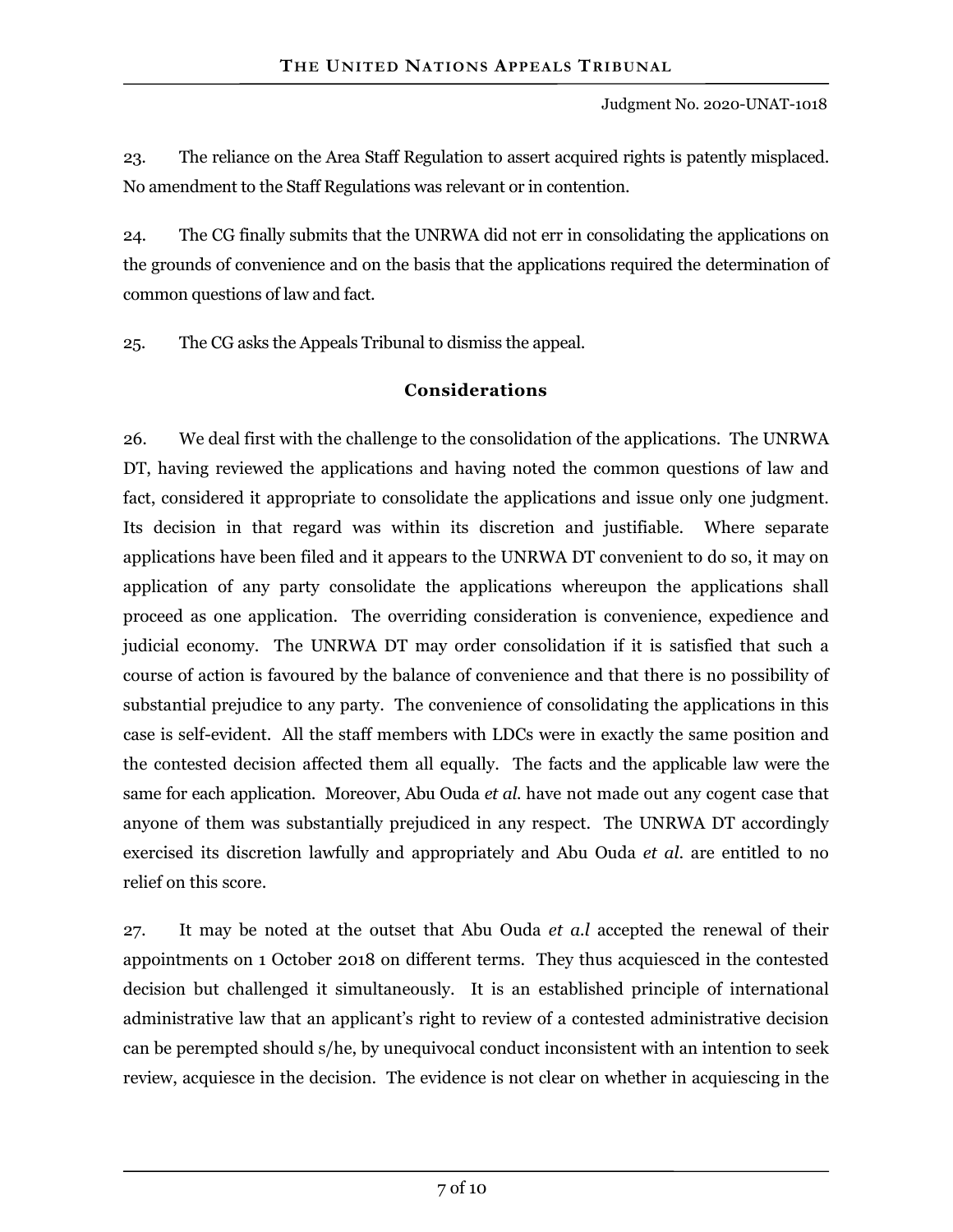decision Abu Ouda *et al.* reserved their rights of review. Furthermore, the CG has not pleaded peremption. Accordingly, we will assume there was no peremption in this case.

28. With respect to the renewal and extension of their LDCs, the Letters of Appointment of Abu Ouda *et al.* expressly provide that the LDC carries no expectation of renewal or extension and renewal or extension is subject to availability of project funding, continuing need for the position and satisfactory performance of the staff member. In addition, Area Personnel Directive PD/A/4/Part II/Rev.7/Section II/Amend.1 governing LDCs provides in relevant parts that there should be a clear understanding on the part of the LDC holders regarding the time-limited and non-career nature of such appointments and that an LDC cannot be converted to another category of appointment. Conversions of LDC appointments normally require the staff members to be selected following a competitive recruitment process applicable for regular area staff posts. It is also a well-established principle in our jurisprudence that fixed-term appointments or appointments of limited duration carry no expectation of renewal or conversion to another type of appointment. It is thus indisputable that the LDCs of Abu Ouda *et al.* did not carry an expectation of renewal or conversion to any other type of appointment. Nevertheless, an administrative decision not to renew an LDC can be challenged on the grounds of legality, reasonableness and procedural fairness.<sup>[2](#page-7-0)</sup>

29. The evidence shows irrefutably that the non-renewal decision and the offer of part-time posts were related to the financial crisis that the Agency was facing as spelt out in the CG's messages to staff members in July and August 2018. It was common knowledge that the Agency had experienced a significant decrease in funding from certain donors, most notably the Government of the United States. The resultant situation compelled the Agency to restructure some of its departments or units, including abolishing posts, creating new posts, letting LDCs lapse, and redeploying staff. The CG was constrained to make certain unenviable operational choices. He decided to take measures to prioritize and secure the Agency's community mental health programme and cash for work programme in Gaza in order to protect vital food assistance to a million refugees. To do that, he was obliged to restructure and to make job cuts. The decision was taken in good faith and on a reasonable basis. There was a *bona fide* reason to restructure and it was operationally rational not to renew the LDCs at that time.

<span id="page-7-0"></span> $\overline{a}$ <sup>2</sup> See *Pirnea v. Secretary-General of the United Nations,* Judgment No. 2013-UNAT-311, para. 32.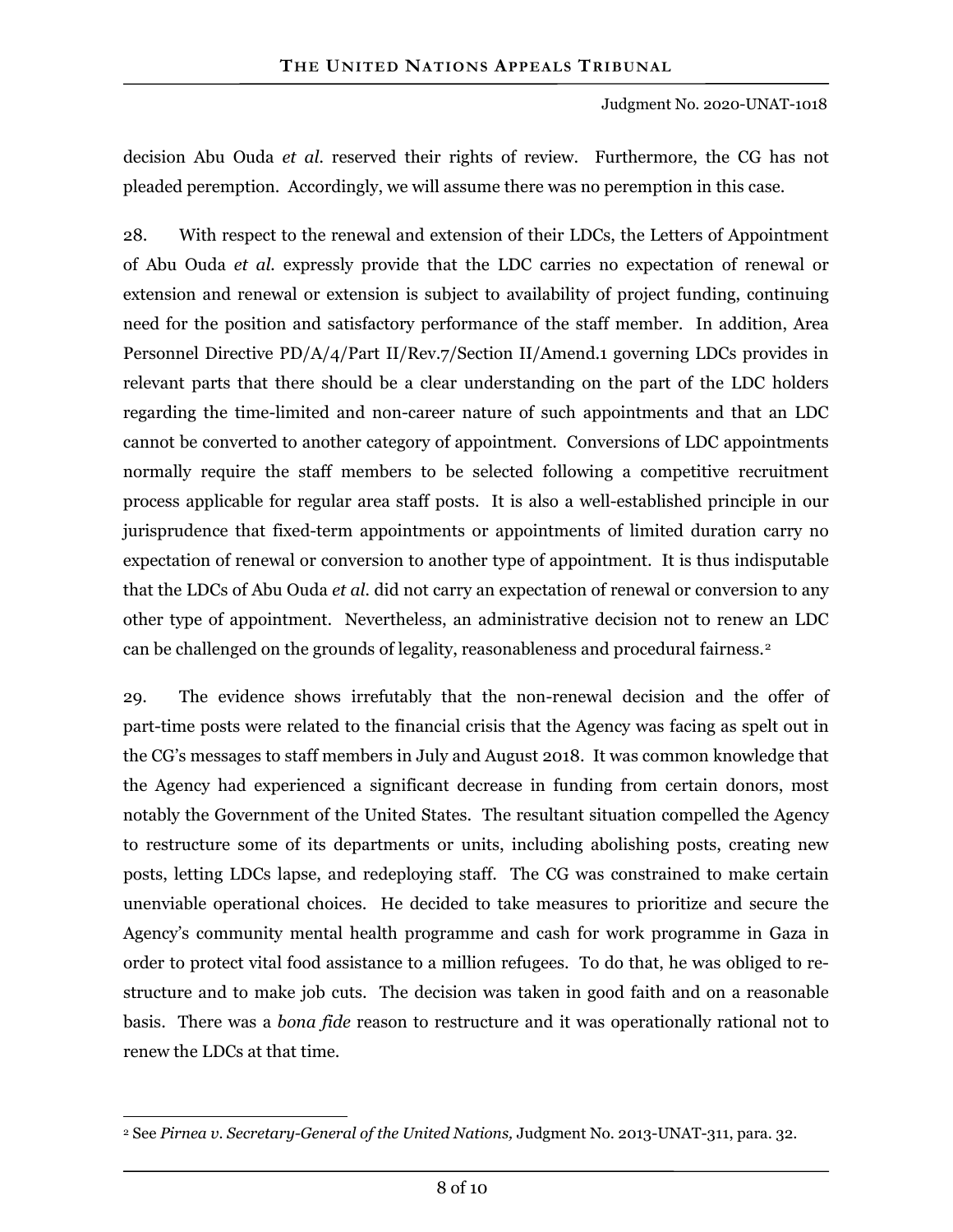30. If an exercise of discretion by the CG is legal, rational, procedurally correct and proportional, there will be no basis for interference. The Appellants have not identified any relevant matters that were ignored or any irrelevant matters that were considered in the decision not to renew their LDCs. Abu Ouda *et al.* received proper notice of the decision, which was later delayed by one month, and were offered, and accepted, reasonable alternatives intended to avoid their dismissal, which in the end turned out to be temporary measures. Absent any evidence of any improper motive or irrational consideration, and given the *bona fide* and operational necessity to restructure, there is no basis to conclude that the CG acted unreasonably in relation to Abu Ouda *et al.*

31. The argument that PD A/4/Part II/Section II/Rev. 8 confers a legitimate expectation of renewal of their LDCs is not correct. The provision merely states that LDCs are usually only issued for periods of work between six months and four years and are renewable for up to one year at a time but no extensions may be granted beyond a total duration of eight years on LDC. Such does not confer any expectation of renewal, particularly in light of the express terms of the letters of appointment. The purpose of this provision is rather to impose restrictions on the power of the Agency to renew LDCs beyond a period of eight years, such being in conflict with the purpose to use LDCs for temporary increases in workload. The intention is not to convey any expectation on an LDC staff member to be renewed or converted to another appointment.

32. With regard to the contention of Abu Ouda et al. that their acquired rights have been violated, it must be kept in mind that the LDCs were signed subject to the provisions of the Staff Regulations and the issuances which in this instance make it clear that LDCs carry no expectation of renewal. Moreover, as the CG correctly argues, no Staff Regulations were amended in this instance and thus Area Staff Regulation 12.1 had no application. In so far as an offer of future employment on a different basis might be construed substantively as an amendment of contractual rights (which formally it is not), in the circumstances of this case, such "amendment" was reasonable and did not involve the confiscation or spoliation of any right or benefit that subsisted beyond the expiry of the LDCs. The decision of the CG to offer Abu Ouda et al. part-time positions was based on a precise assessment of the situation in issue. The proposed change was necessary and reasonably related to the objective of prioritizing and securing the core activities of the Agency. The decision, moreover, in keeping with the principle of proportionality, sought to minimize harm to Abu Ouda et al. Therefore, the contention about the acquired rights is without merit.